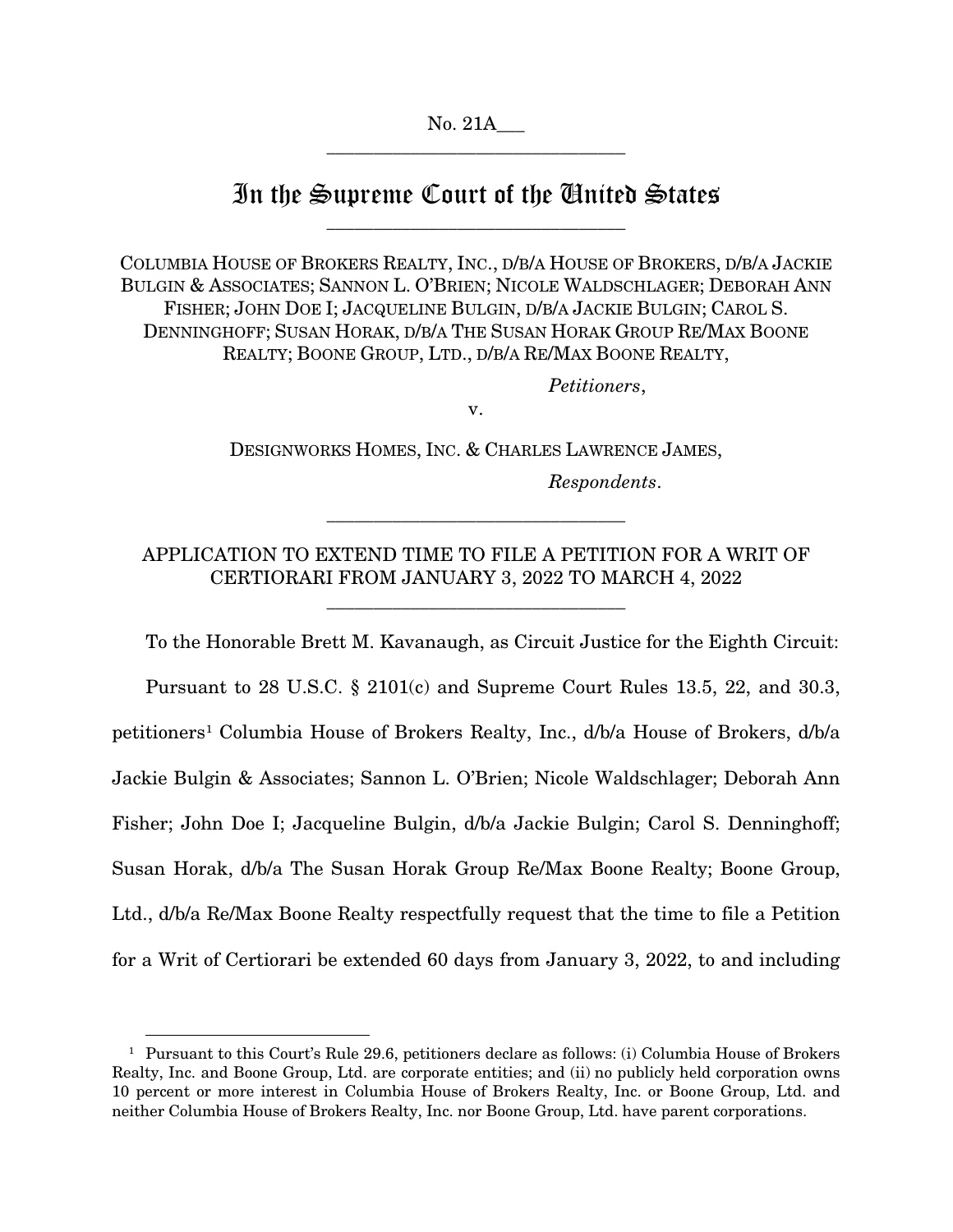March 4, 2022. The U.S. Court of Appeals for the Eighth Circuit denied a timely filed petition for rehearing en banc on October 5, 2021, App. B, *infra*, after issuing its opinion and judgment, App. A, *infra*, on August 16, 2021. Absent an extension, the petition would be due on January 3, 2022. This application is being filed at least 10 days before that date. *See* Sup. Ct. R. 13.5. The jurisdiction of this Court would be invoked under 28 U.S.C. § 1254 to review this case.

#### Background

1. Respondents Charles Lawrence James, though his company Designworks Homes, Inc., designs homes in the Columbia, Missouri area. One feature of his design is a triangular atrium with stairs. App. A at 3. Owners of two of the houses designed by James decided to sell their houses, and hired the various petitioners and their entities to assist with the sales process. *Id.* at 3-4. During preparation for the sales, petitioners measured the inside of the homes and prepared floorplans for the layout of the home. *Ibid*. Petitioners then included images of the floorplans in sales and marketing materials that were distributed to the public during the sales process. *Ibid*.

Respondents brought suit against the petitioner real estate companies, their agents, and affiliates for copyright infringement regarding the use of the floorplans in the sales materials without prior authorization. App. A at 3-4. As a defense, petitioners asserted that 17 U.S.C. § 120(a) permitted their use of the floorplans without violating any copyright interests of respondents. App. A at 4. That provision states that a "copyright in an architectural work that has been constructed does not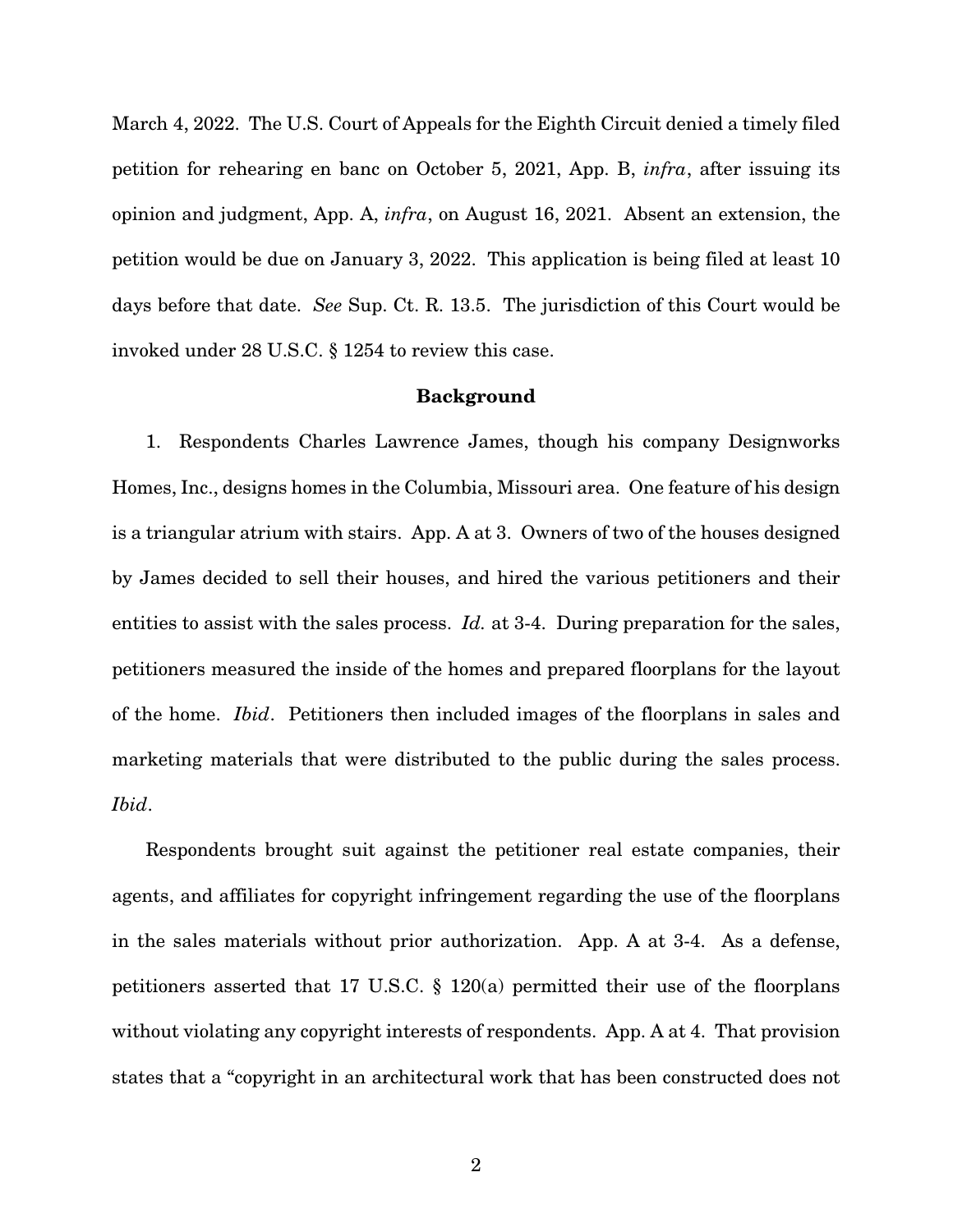include the right to prevent the making, distributing, or public display of pictures, paintings, photographs or other pictorial representations of the work, if the building in which the work is embodied is located in or ordinarily visible from a public place." 17 U.S.C. § 120(a). According to petitioners, because the homes were "ordinarily visible from a public place" and the floorplans were "pictures, paintings, photographs or other pictorial representations" of the home, the defense should apply.

2. The district court agreed, granting summary judgment to petitioners on the copyright infringement claims as well as on respondents' contributory and vicarious infringement claims. *Designworks Homes, Inc. v. Columbia House of Brokers Realty, Inc.*, 421 F. Supp. 3d 838 (W.D. Mo. 2019). In relevant part, the district court concluded that the plain language of 17 U.S.C. § 120, as enacted in The Architectural Works Copyright Protection Act of 1990 ("AWCPA"), should be interpreted so that any "copyright in the structure . . . does not include the right for Designworks to prevent another from making a pictorial representation of the structure." *Designworks Homes*, 421 F. Supp. 3d at 846-47. Consistent with other district courts that have considered this issue, the district court concluded that the "building in which the work is embodied" is not limited to only the "exterior structure" of the house, but also must be read to include the interior of the house as part of the "completed architectural work." *Ibid.* Based on this interpretation of the statute, the production of the homes' floorplan and use in marketing and sales materials did not constitute copyright infringement. *Ibid*.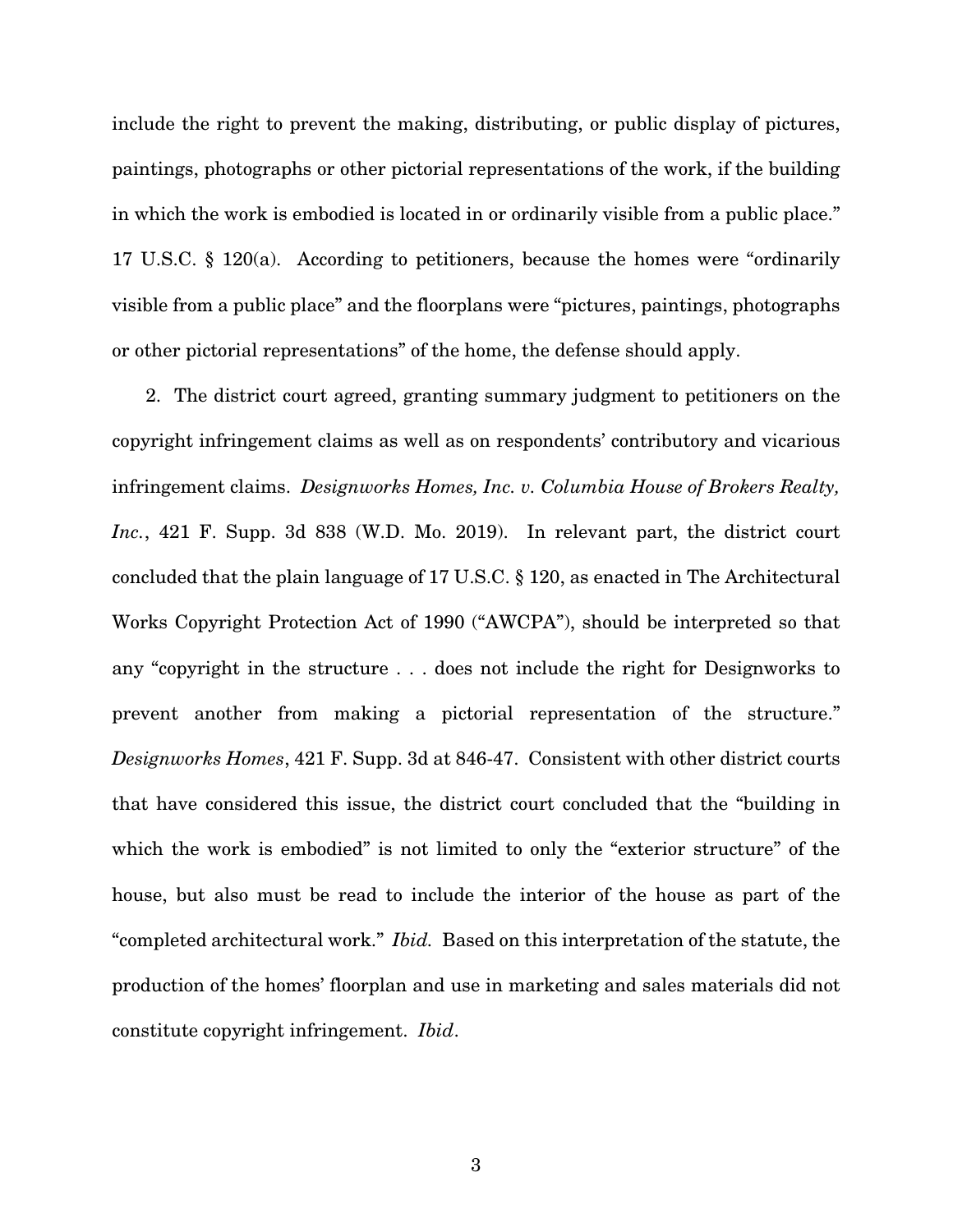3. The Eighth Circuit, however, disagreed with the district court's interpretation of Section 120(a) as applied to the interior of a home. First, the court of appeals concluded that a floorplan could not be considered to be a "picture" under Section 120(a). App. A at 5-6. The court found that floorplans "may not fit as comfortably within" a contemporaneous dictionary definition of "picture" "as would, say, artistic sketches of the exterior of the house," but that a floorplan could be considered a "drawing . . . of an object" under that dictionary definition. *Ibid.* Nevertheless, looking at the "statutory context" of Section 120, other provisions of the Copyright Act, and the court's own views on how Congress *could have* drafted Section 120(a) to encompass floorplans, the court rejected the more expansive view of "picture" expressed in the dictionary definition. App. A at 5-7.

Next, the court of appeals held that floorplans also did not fit within "§120(a)'s catchall category of 'other pictorial representations.'" App. A at 7-8. Although the court admitted that normally a floorplan would "qualify as 'pictorial representations' according to the contemporaneous definitions of those terms," the court relied on the *noscitur a sociis* and *ejusdem generis* canons of construction to reject that interpretation of "pictorial representations" as too broad and inconsistent with the surrounding terms in Section 120(a). *Id.* at 7-10. Additionally, the court noted that Congress limited Section 120(a) to works "located in or ordinarily visible from a public place," while most floorplans cannot be reconstructed simply using public views of a property. *Id.* at 10. In the court's view, this supported its interpretation that "Congress did not appear to be directing § 120(a) towards floorplans." *Ibid.* Finally,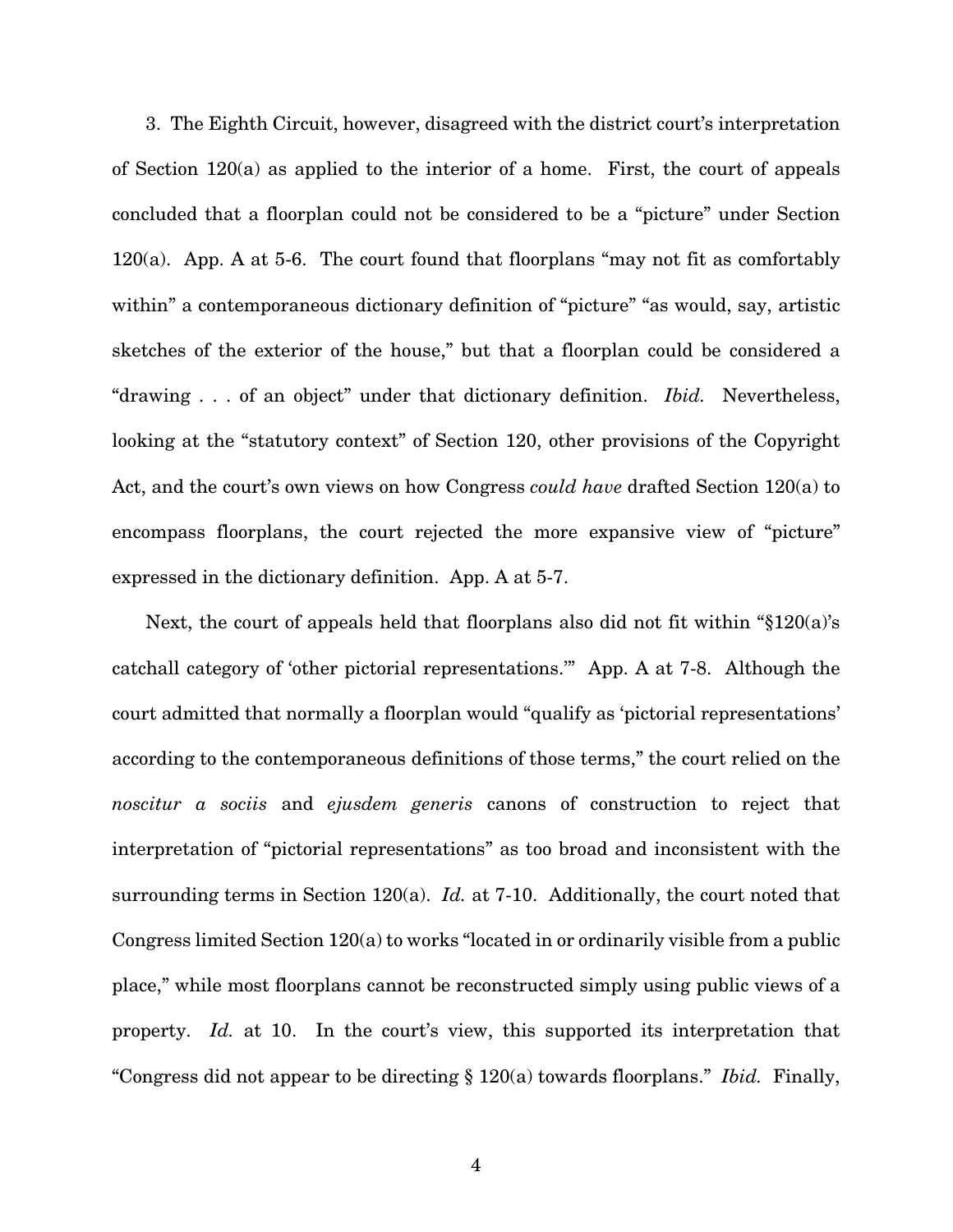the court looked to legislative history from the AWCPA as supporting its limited construction of Section 120(a). *Id.* at 10-11. At bottom, even though the court recognized that two district courts had "concluded that § 120(a) applies to floorplans similar to the ones here," *id.* at 11, the court found that floorplans did not fit within the defense in Section 120(a), and summary judgment of non-infringement should have been denied.<sup>[2](#page-4-0)</sup>

Petitioners then filed a timely petition for rehearing and rehearing en banc, which the Eighth Circuit denied on October 5, 2021. App. B. at 1.

4. Accordingly, the question presented here will be of great interest to the Court and businesses that participate in real estate and home improvement marketplaces. The broad impact of the Eighth Circuit's decision is clear—the creation of a floorplan for a constructed house is an act of copyright infringement not protected by Section 120(a), even if the floorplan is produced with the permission and at the encouragement of the property's owner. Thus, *anytime* owners of real estate intend to sell property and include a floorplan in the sales and marketing materials—a step necessary in the modern, online, fast-moving real estate marketplace—the seller or her agents must obtain permission to do so by the architectural copyright holder.

<span id="page-4-0"></span><sup>&</sup>lt;sup>2</sup> The National Association of Realtors participated at the Eighth Circuit as an amicus in support of respondents, arguing that a narrow interpretation of Section 120(a) would conflict with Section 120(b), which permits the owner of a building to demolish or alter it without first obtaining the copyright owner's consent. The court rejected that argument because it concluded that it was "unclear to us . . . that most building alterations or destructions are accompanied by floorplans." App. A at 12. Similarly, the court rejected amicus's claim that the court's interpretation would greatly hinder the sale of homes because of the difficulty of identifying the owners of copyrights in architectural works, with the court concluding that the amicus "should direct its argument to the political branches." *Id.* at 13.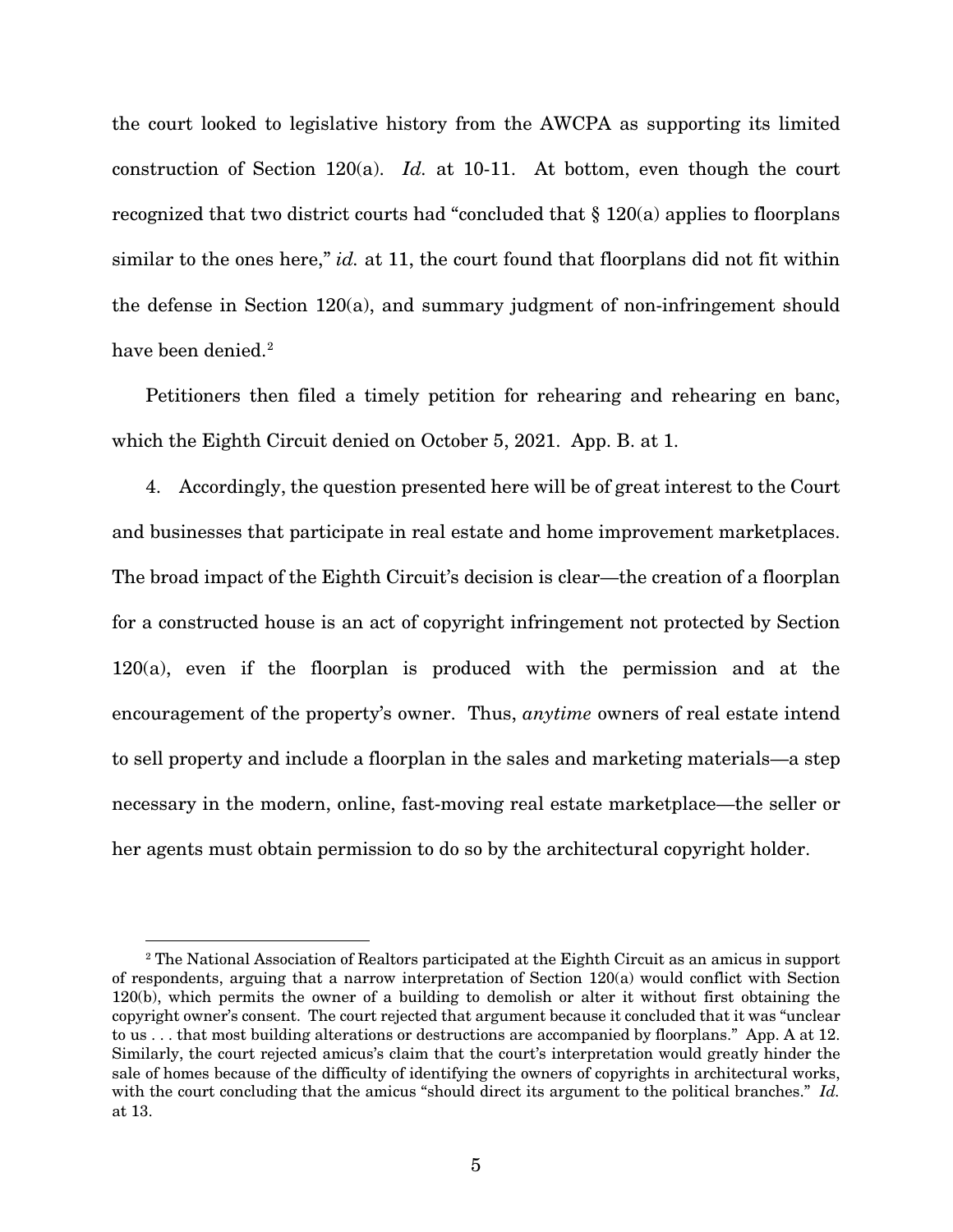The petition will argue that Congress clearly did not intend for this hinderance on the real estate market to exist, which is why Congress provided in Section 120(a) a defense against exactly these sorts of claims of copyright infringement. The petition will describe how petitioners' interpretation is most consistent with the plain language of Section 120(a) and surrounding portions of the Copyright Act, in addition to contemporaneous dictionary definitions and case law construing the statute. The petition will also make clear the dramatic expansion of liability for millions of homeowners and real estate agents created by the decision below, both for homeowners that intend to sell their property in a fully functioning marketplace and even those that merely hope to remodel their homes using contractors that need floorplans to safely complete a renovation.

#### Reasons for Granting an Extension of Time

The time to file a Petition for a Writ of Certiorari should be extended for 60 days for at least three reasons:

1. The press of other matters before this and other courts makes the existing deadline on January 3, 2022, difficult to meet. Petitioners have recently retained Supreme Court counsel to assist in preparing this petition. And in addition to this petition, counsel for petitioners will be filing a response brief in the Eleventh Circuit in *Apple, Inc. v. Corellium, LLC,* No. 21-12835, on December 20; will be filing an opposition to an expected Rule 23(f) application in the Second Circuit in *Arkansas Teacher Retirement Systems v. Goldman Sachs Group, Inc.*, on remand from this Court; will be presenting oral argument in the Ninth Circuit in *Trendsettah USA,*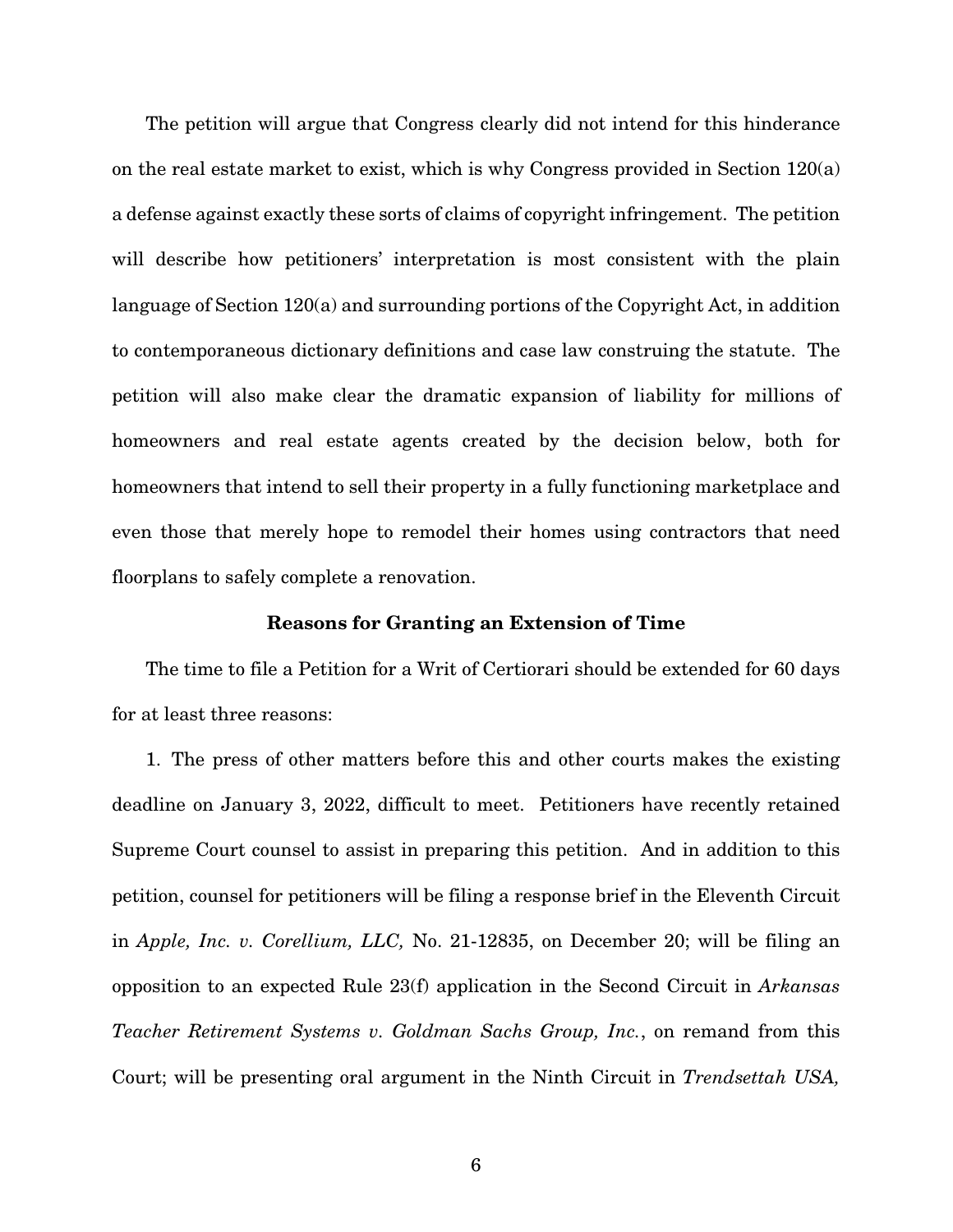*Inc. v. Swisher International, Inc.*, No. 20-56016, on January 14; will be filing a reply brief in the Third Circuit in *Kajmowicz v. Whitaker*, No. 21-2434, on January 18; and will be preparing for and teaching the Supreme Court litigation clinic for Harvard Law School's January Winter Term. The additional time will assist counsel in preparing a concise and well-researched petition that will be of maximum benefit to this Court.

2. Whether or not the extension is granted, the petition will be considered during this Term—and, if the petition were granted, it would be argued in the next Term. The extension is thus unlikely to substantially delay the resolution of this case or prejudice any party.

3. Finally, the Court is likely to grant the petition. While further research is necessary to fully elucidate the basis for that review, the petition will raise significant concerns about the Eighth Circuit's approach to statutory construction regarding Section 120(a), and the dramatic impacts the Eighth Circuit's construction will have on the real estate market. Given that millions of homes are sold each year in the United States, and a large percentage of those homes rely on marketing materials including online at websites like Zillow or Redfin—that include floorplans, the impact of the Eighth Circuit's interpretation of Section 120(a) is obvious. By rejecting broad, contemporaneous definitions of the plain language of Section 120(a) for a constrained interpretation based on improper application of canons of construction, the Eighth Circuit dramatically broadened copyright liability for homeowners and real estate agents. By now requiring a license or permission from every holder of an